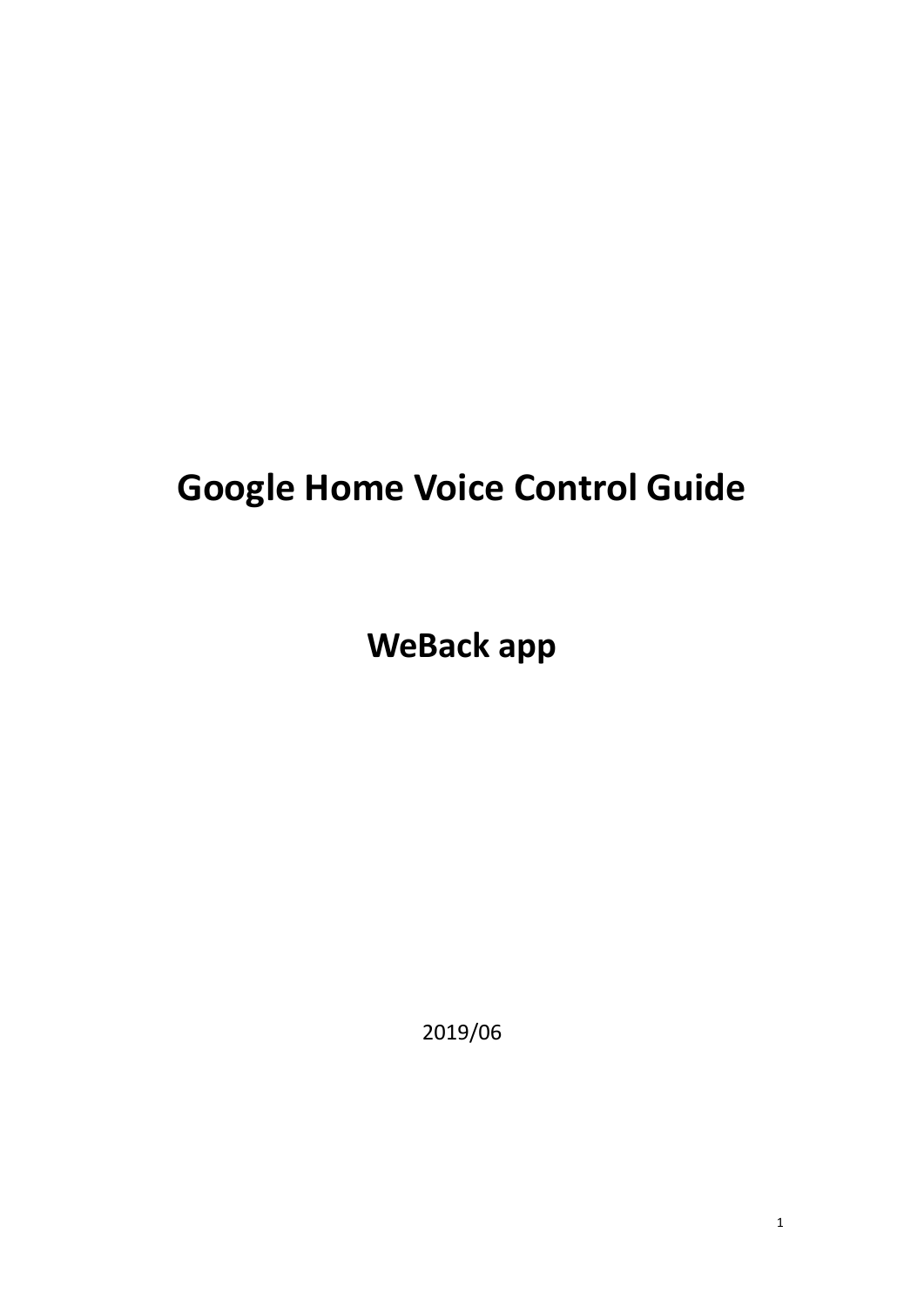### Directory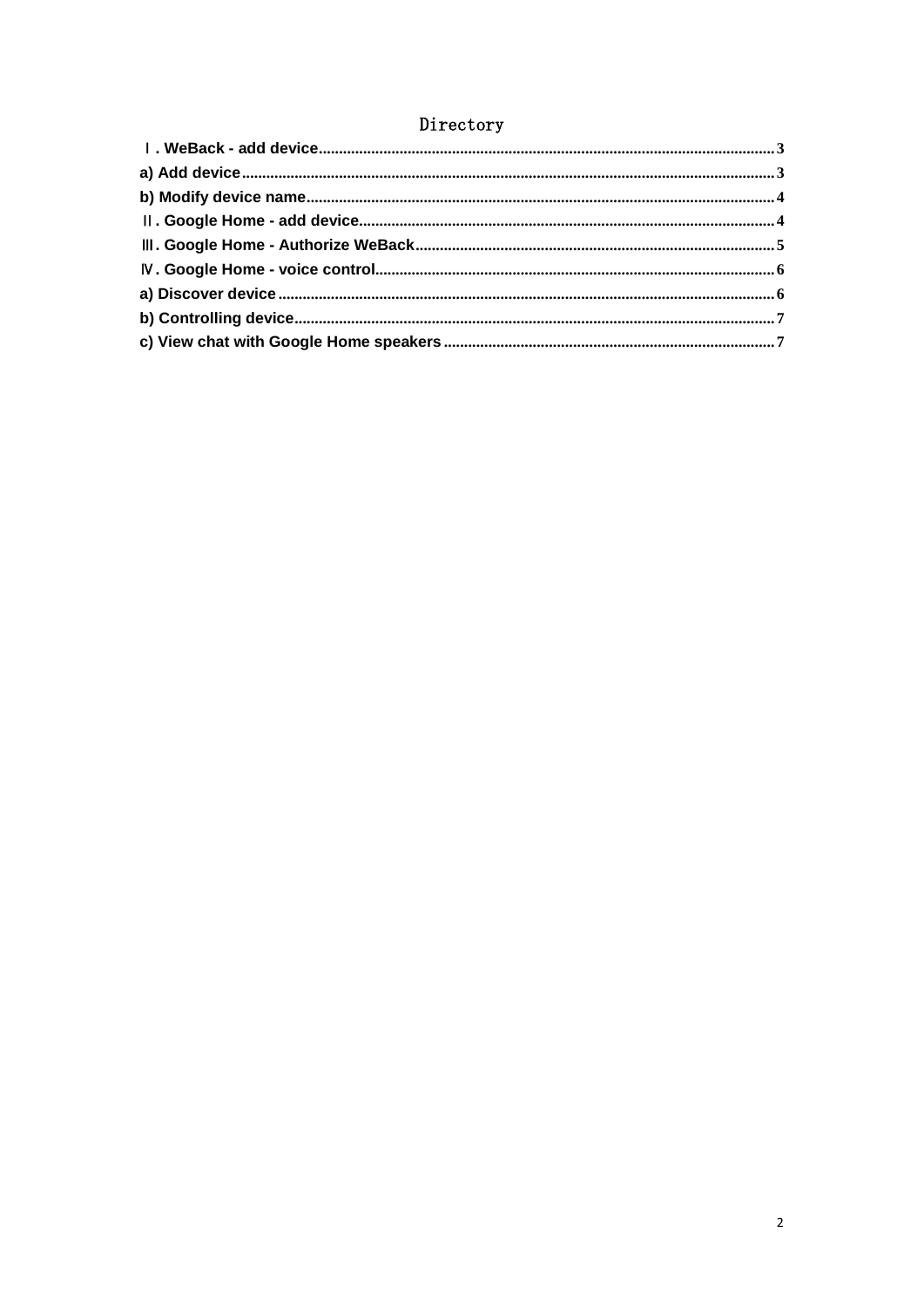Disclaimer: This description is only used as a basic guide. As the software is continuously updated, the content of the text interface has changed. Please refer to the actual function of the APP.

### <span id="page-2-0"></span>Ⅰ**. WeBack - add device**

### <span id="page-2-1"></span>**a) Add device**

Click "Add device"  $\rightarrow$  Scanning device QR code  $\rightarrow$  Confirm 2.4G wifi information  $\rightarrow$ Follow the prompts to activate the device correctly  $\rightarrow$  Establish connection  $\rightarrow$ Waiting for the device to go online

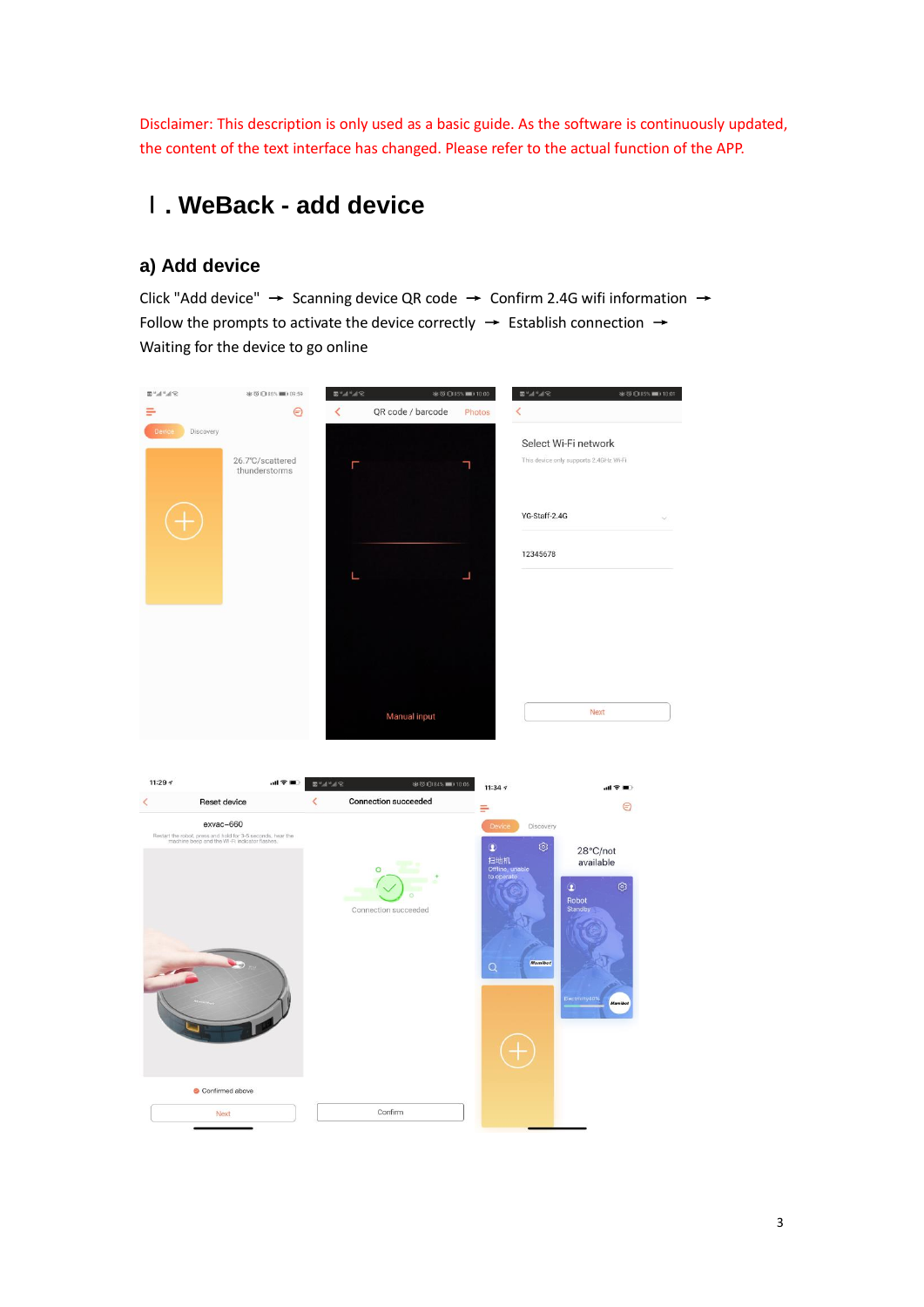#### <span id="page-3-0"></span>**b) Modify device name**

Click the settings icon on the device card  $\rightarrow$ 

Modify device name (The name must be a simple word that is easily recognized by the Google Home Speaker)

for example: robot, light, socket... (we would like to advise a special name for recognizing)

<span id="page-3-1"></span>

| 11:34 $\tau$                 |                      | 副金庫                         | ■光晶光線 | > THE R2% (10:16) |
|------------------------------|----------------------|-----------------------------|-------|-------------------|
| ∢                            | Setting              |                             | K     | Set Remark        |
|                              |                      |                             |       |                   |
| <b>BASIC DEVICE SETTINGS</b> |                      |                             | robot |                   |
| Set Remark                   |                      | Robot >                     |       |                   |
| Area unit                    |                      | $ft^2$ >                    |       |                   |
| Schedule                     |                      | $\,$                        |       |                   |
| Shared device                |                      | $\,$                        |       |                   |
| Check For Update             |                      | $3.6.1$ >                   |       |                   |
|                              |                      |                             |       |                   |
| Model                        |                      | exvac-660-ec-fa-bc-84-dc-e4 |       |                   |
| THIRD PARTY CONTROL          |                      |                             |       |                   |
|                              |                      |                             |       |                   |
| Alexa                        | GoogleHome           | ≞m#<br><b>Tmall Genie</b>   |       |                   |
|                              |                      |                             |       |                   |
|                              |                      |                             |       |                   |
| DuerOS                       | XiaoAi               |                             |       |                   |
|                              |                      |                             |       |                   |
|                              | <b>Delete Device</b> |                             |       |                   |
|                              |                      |                             |       |                   |

### Ⅱ**. Google Home - add device**

Start Google Home app (Confirm that Google Home Speaker is connected to the app, please refer to the instructions of Google Home)  $\rightarrow$  Click on "Add" in the homepage  $\rightarrow$  "Set up device"  $\rightarrow$ "Works with Google (Have something already set up)"  $\rightarrow$  Search for "WeBack"

| No SIM 今                          | 10:54                                                                         | $@15\%1$ +    | No SIM 〒                                                                      | 10:55                                                                                                               | $@16\%1$ + | No SIM 〒                 | 10:56                                                                                                                                                                                                                                                                                                                         | $@17\%$   + |
|-----------------------------------|-------------------------------------------------------------------------------|---------------|-------------------------------------------------------------------------------|---------------------------------------------------------------------------------------------------------------------|------------|--------------------------|-------------------------------------------------------------------------------------------------------------------------------------------------------------------------------------------------------------------------------------------------------------------------------------------------------------------------------|-------------|
|                                   |                                                                               |               | $\times$                                                                      | Add                                                                                                                 |            | $\overline{\phantom{0}}$ |                                                                                                                                                                                                                                                                                                                               |             |
| Play<br>⊕<br>Office<br>Play music | Home<br>$\hat{\mathbf{Q}}$<br>$^{+}$<br>Add<br>Routines<br>Office<br>1 device | *<br>Settings | <b>Add to Home</b><br>o<br>$+2$<br><b>Id</b><br>n<br><b>Add services</b><br>Г | Set up device<br>Add home member<br>Create speaker group<br>Create new home<br>Music and audio<br>Videos and photos |            | New devices<br>合<br>l≔⊃  | Set up<br>Set up new devices or add existing devices and<br>services to your home<br>Set up new devices<br>Google Home devices, Chromecast and Made for<br>Google devices like C by GE smart bulbs<br>Works with Google<br>Have something already set up?<br>Link your smart home services such as Philips<br>Hue and TP-Link |             |
| $\Omega$                          | 回<br>$\circledcirc$                                                           | $^{\circ}$    |                                                                               |                                                                                                                     |            |                          |                                                                                                                                                                                                                                                                                                                               |             |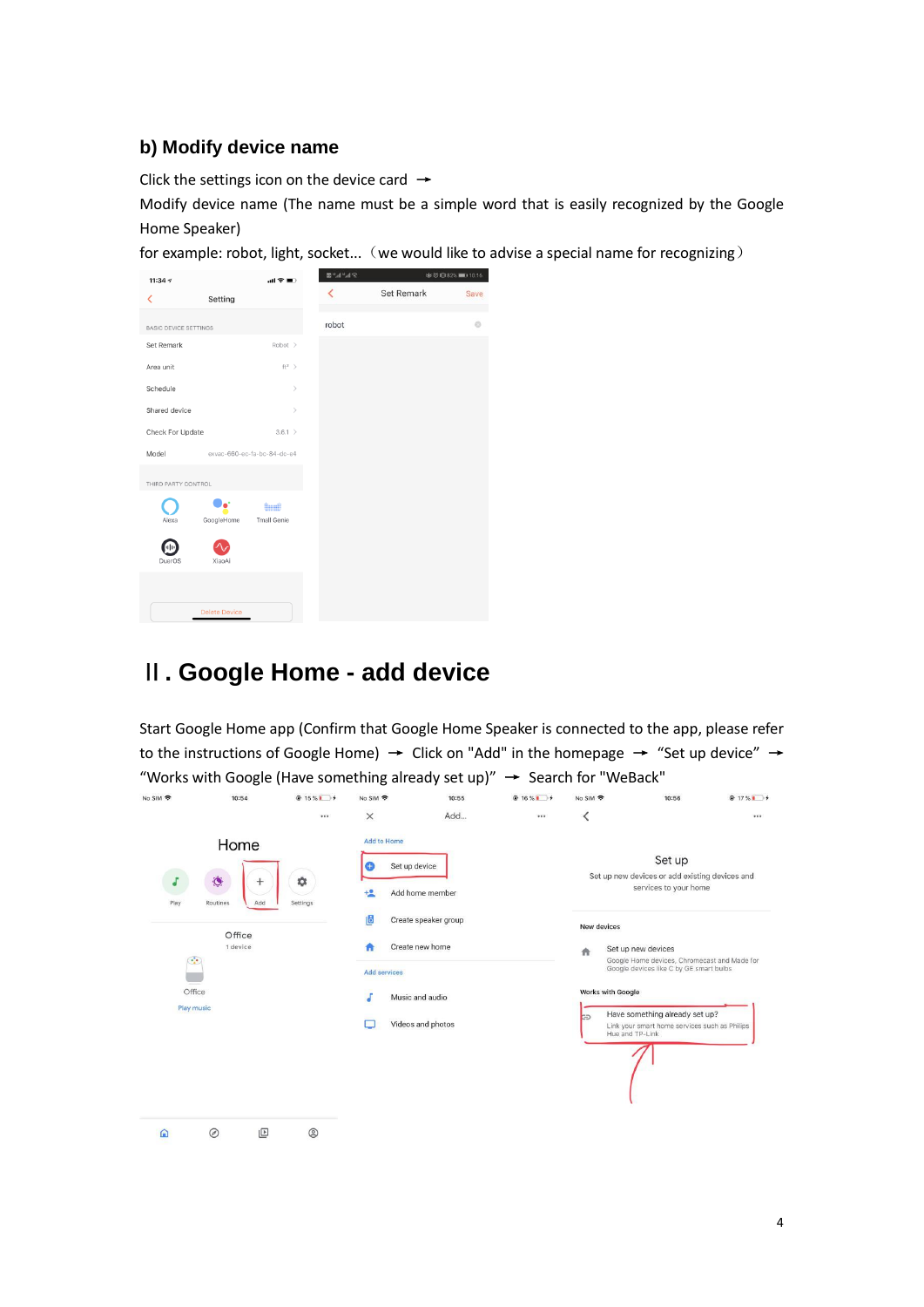| No SIM 宇                 | 10:57                        | $@18%17+$ | No SIM 今<br>10:59                   | $@19\%$   +                   |  |
|--------------------------|------------------------------|-----------|-------------------------------------|-------------------------------|--|
| $\times$                 | Add devices                  | Q         | WeBack<br>$\times$                  | $\alpha$<br>Ø                 |  |
| Add new                  |                              |           | Add new                             |                               |  |
|                          | Abode Smart Home             |           | WeBack<br>⊝                         |                               |  |
| ADT                      | <b>ADT Pulse SmartHome</b>   |           |                                     |                               |  |
|                          | Adurosmart Home              |           |                                     |                               |  |
| $\frac{1}{n+1}$          | Ai-Sync                      |           |                                     |                               |  |
| $\widehat{\mathfrak{m}}$ | Al.rimoco                    |           |                                     |                               |  |
| <b>Cair</b>              | AirTouch                     |           |                                     |                               |  |
| <b>C. R.</b>             | AiSEG                        |           | t<br>q<br>W<br>e<br>$\mathsf{r}$    | Î.<br>У<br>u<br>$\circ$<br>p  |  |
| fatc                     | ALC connect Plus             |           | f<br>d<br>S<br>g<br>a               | k<br>h<br>J<br>I              |  |
|                          | Alcidae Smart Home           |           | Z<br>С<br>V<br>♦<br>X               | b<br>n<br>m<br>$\circledcirc$ |  |
| и                        | Alton Ctroom with Chromogoot |           | $\overline{\mathbb{Q}}$<br>123<br>⊕ | Szukaj<br>spacja              |  |

# <span id="page-4-0"></span>Ⅲ**. Google Home - Authorize WeBack**

Click "WeBack" to authorize login → Choose the right country/region → Enter the login account for "WeBack" (Mailbox or mobile number, excluding area code)  $\rightarrow$ Enter the correct login password for "WeBack" → Click "Log In" → Then "Authorize"

| No SIM 今                                    | 11:02                                      | $@19\%$ +           | No SIM 宇 | 11:07                                                             | $Q$ 22%        | No SIM <b>全</b>      | 11:08                | $Q$ 23%        |
|---------------------------------------------|--------------------------------------------|---------------------|----------|-------------------------------------------------------------------|----------------|----------------------|----------------------|----------------|
| Done                                        | $\rightarrow$ yubot.link                   | $\mathcal{C}$       | Done     | $\rightarrow$ yubot.link                                          | $\mathcal{C}$  | Done                 | assistant.google.com | $\mathfrak{C}$ |
|                                             | Please log into your WeBack App account    |                     |          |                                                                   |                | Learnita now linked. |                      |                |
|                                             | Country/Region United States               | $\mathbf v$         |          | Google will be able to:                                           |                |                      |                      |                |
|                                             | yugongdev@yubot.com                        |                     |          | Receive your public profile<br>Control your devices over internet |                |                      |                      |                |
|                                             |                                            |                     |          | <b>Authorize</b>                                                  |                |                      |                      |                |
|                                             | Log in                                     |                     |          |                                                                   |                |                      |                      |                |
| $\wedge$                                    |                                            | Done                |          |                                                                   |                |                      |                      |                |
| $\mathsf{q}$<br>$\mathbf e$<br>$\mathsf{W}$ | $\mathsf{T}$<br>t<br>y<br>u                | Ť<br>$\circ$<br>p   |          |                                                                   |                |                      |                      |                |
| $\sf S$<br>a                                | j<br>d<br>f<br>h<br>$\mathsf{g}$           | $\mathsf{k}$<br>зL. |          |                                                                   |                |                      |                      |                |
| Z<br>$\Diamond$                             | $\mathsf b$<br>X<br>$\mathsf{C}$<br>$\vee$ | m<br>n<br>$\oslash$ |          | You can revoke permission at any time.                            |                |                      |                      |                |
| 0<br>123                                    | space                                      | Go                  | C        | ń                                                                 | $\circledcirc$ | $\langle$            | m                    | $\odot$        |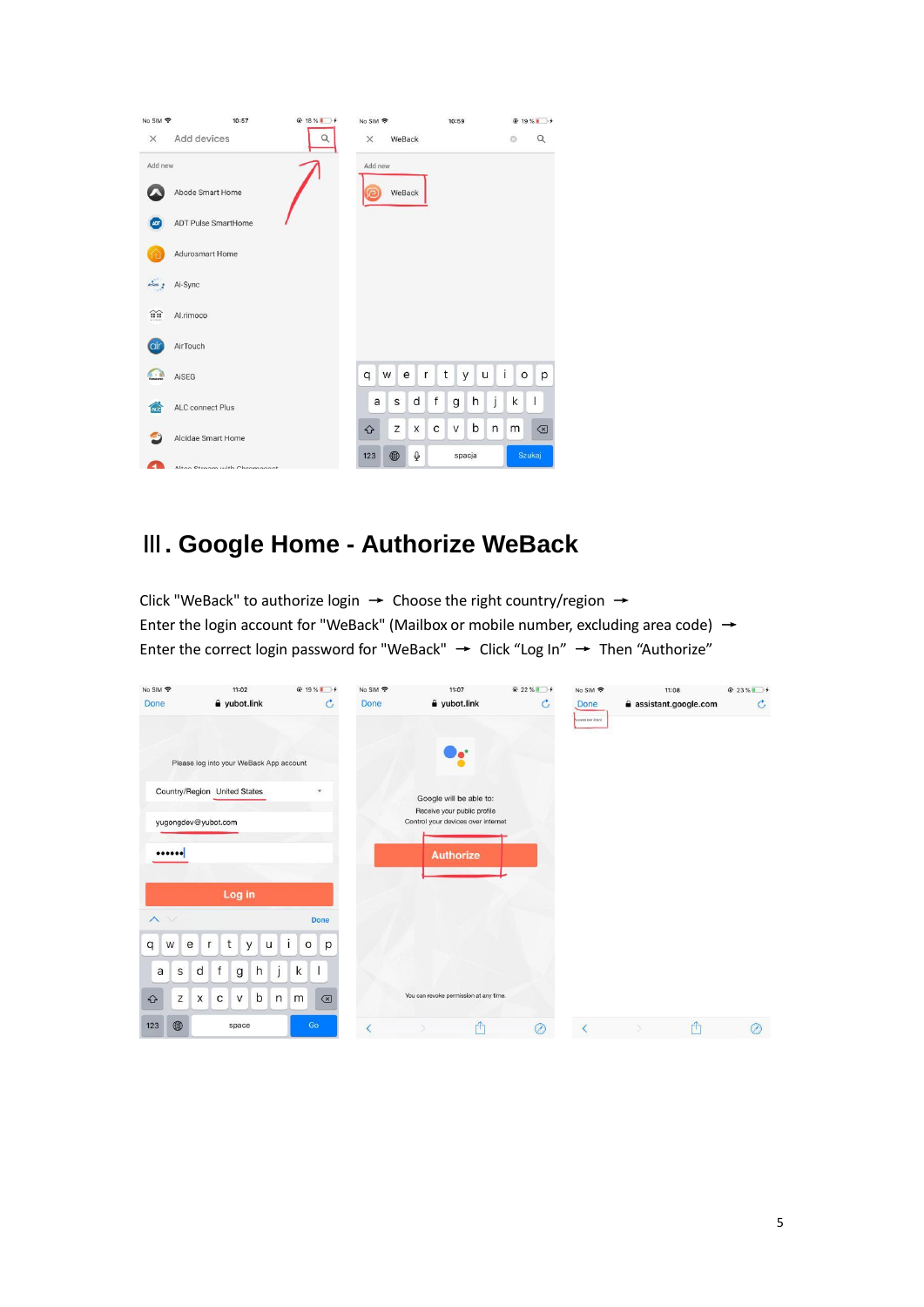# <span id="page-5-0"></span>Ⅳ**. Google Home - voice control**

### <span id="page-5-1"></span>**a) Discover device**

After the authorization is done, return to the homepage to refresh and you could see your smart device.